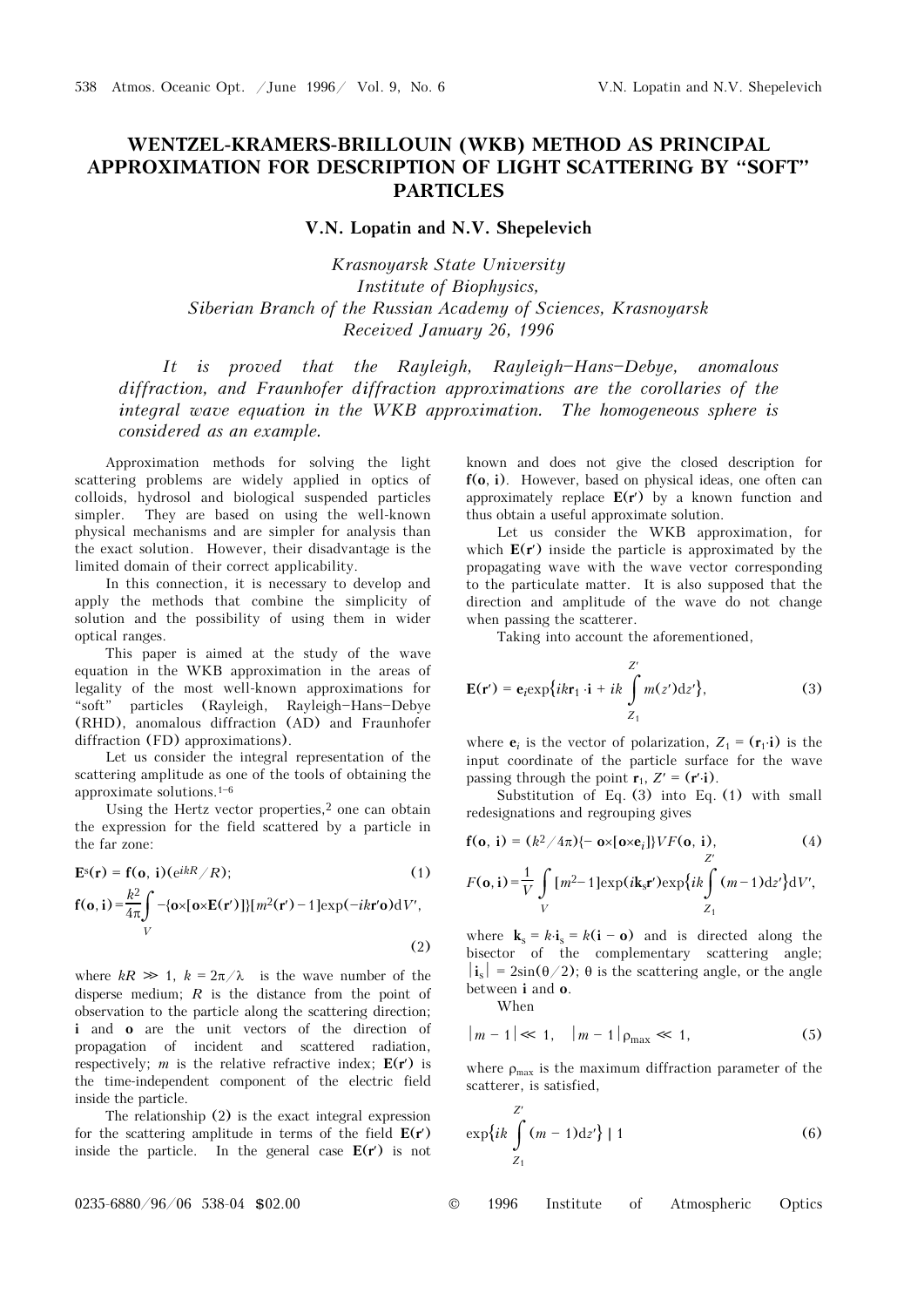$$
F(\mathbf{o}, \mathbf{i}) = \frac{1}{V} \int_{V} (m^2 - 1) \exp(i\mathbf{k}_s \mathbf{r}') dV'. \tag{7}
$$

Thus, the WKB approximation is the generalization of the RHD approximation taking into account the phase shift, i.e. the "prehistory" of the beam coming to the point **r**′.

Let us note that the physical scheme of constructing the light scattering mechanism in RHD is based on the usual Rayleigh radiation, i.e. each element of the particle is considered as independent Rayleigh scatterer, the dipole. Since the radiation of different elements is coherent, then the waves scattered by them interfere with each other and partially quench each other due to different positions of elements in space. Formula (4) is constructed based on quite different principles (3), giving however the same result as the physical scheme under the condition (5).

Let us also note that the principle of the Fourier transform of internal field, a fragment of which is used in Eq. (4), is also applied for constructing the exact solution.7

For the "soft" particles, whose size is much less than the wavelength,

$$
\exp(i\mathbf{k}_s \mathbf{r}') \mid 1. \tag{8}
$$

Taking into account Eq. (6), we obtain  $E(r') = e_i$ . Substitution of Eqs. (6) and (8) into Eq. (4) leads to the results coinciding with the results of Rayleigh approximation8 obtained by electrostatic methods:

$$
|\mathbf{f}| = (k^2/2\pi) |m-1| V \sin \chi, \qquad (9)
$$

where  $\chi$  is the angle between  $e_i$  and  $o$ .

The error of using Eq. (9) in comparison with the electrostatic formulas in the limiting cases of asphericity ( $\varepsilon = 0, \infty$ ) does not exceed 15.5 and 12.7%, respectively, for  $m \leq 1.14$  and decreases with decreasing *m* and asphericity of particles.<sup>9</sup>

Using the properties of particulate softness and continuity of  $m(r')$  and making small regrouping, one can write Eq. (14) in another form:

$$
F(\mathbf{o}, \mathbf{i}) = \frac{2}{ikV} \int_{S} \int_{Z} \exp[\overline{F}(z)] \exp[i\mathbf{k}_{s} \mathbf{r}'] d\overline{F}(z) dS',
$$
  

$$
Z'
$$
  

$$
\overline{F}(z) = ik \int_{Z_1}^{Z'} (m - 1) dz'.
$$
 (10)

According to the accepted designations and the scheme of calculation

$$
\mathbf{k}_{\mathrm{s}} = \mathbf{k}_{\mathrm{s1}} \mathbf{x} + \mathbf{k}_{\mathrm{s2}} \mathbf{y} + \mathbf{k}_{\mathrm{s3}} \mathbf{z},\tag{11}
$$

where

Vol. 9, No. 6 / June 
$$
1996 / \text{ Atmos. Oceanic Opt.}
$$
 539

$$
\mathbf{k}_{s1} = -k \sin\theta \cos\phi; \n\mathbf{k}_{s2} = -k \sin\theta \sin\phi; \n\mathbf{k}_{s3} = k (1 - \cos\theta) = 2k \sin^2(\theta/2).
$$
\n(12)

Let us note that  $(θ, φ)$  forms the scattering plane identical with (**i**, **o**) about the plane of incidence  $(i, e_i)$ .

As is seen from Eqs. (11) and (12), for

$$
2kz\sin^2(\theta/2) \ll 1, \quad \theta \ll 1 \tag{13}
$$

$$
\mathbf{k}_{\mathrm{s}}\mathbf{r}'\vert\ k_{\mathrm{s}1}x'+k_{\mathrm{s}2}y',\tag{14}
$$

i.e. does not depend on *z*. Then we obtain from Eq. (10)

$$
F(\mathbf{o}, \mathbf{i}) =
$$
  
=  $\frac{2i}{kV} \int_{S} \{1-\exp[i\omega t] \int_{Z_1}^{Z_2} (m(\mathbf{r}')-1) \, dz'\} \exp(i\mathbf{k}_s \mathbf{r}') \, dS'.$  (15)

Here  $Z_2$  is the exit coordinate of the particulate surface for the wave passing through the point with the radius-vector **r**′.

Formula (15) holds correct accurate to a small error if one replaces Eq. (13) by the less strong condition:

$$
2kZ_3 \sin^2(\theta/2) < 0.5,\tag{16}
$$

where  $Z_3 = \max\{|Z_1|, |Z_2|\}$ . The scattering angles, within which practically all the scattered energy is contained for large particles, $8$  satisfy the condition (16).

Thus, we obtain

$$
k_{\text{ext}} = (4\pi/k)\text{Imf}(\mathbf{i}, \mathbf{i}')\mathbf{e}_i =
$$
  
\n
$$
= 2\text{Re}\int_{S} \{1 - \exp[i\mathbf{k}\int_{Z_1}^{\mathbf{r}} [m(\mathbf{r}') - 1] \, \mathrm{d}z']\} \mathrm{d}S', \tag{17}
$$

$$
|f(\mathbf{o}, \mathbf{i})| =
$$
  
=  $\frac{k}{2\pi} \int_{S} \{1 - \exp[iik \int_{Z_1}^{Z_2} [m(\mathbf{r}') - 1] \, dz'\} \exp(i\mathbf{k_s}\mathbf{r}') \, dS',$   
 $\theta \ll 1.$  (18)

Expressions (17) and (18) are identical to that given by the approximation of anomalous diffraction for the scattering cross section and the small-angle scattering amplitude, $8$  respectively, that are based on absolutely different scattering mechanisms. Expressions (17) and (18) in AD approximation are derived on the base of using the Huygens principle in the Fresnel interpretation for the particle projection perpendicular to the sounding radiation, taking into account the phase shifts of corresponding beams coming to it.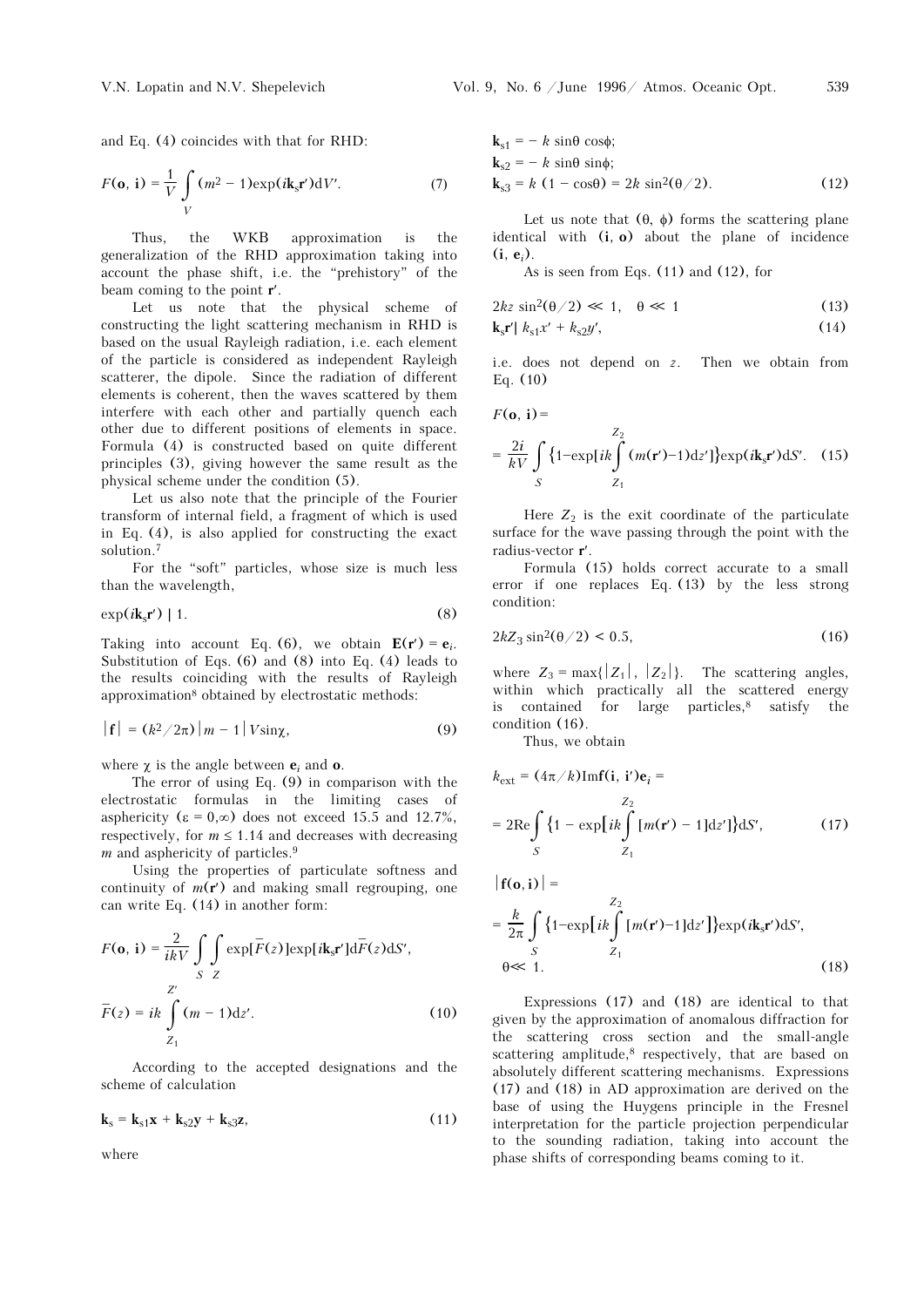For large particles, satisfying the condition  
\n
$$
|m - 1| \ll 1
$$
,  
\n $z_2$   
\n $k \int_{Z_1} [m(\mathbf{r}') - 1] dz' = \Psi(x, y) \neq \text{const} \gg 1$ ,  
\n $k \Delta x, k \Delta y \gg 1$ , (19)

for the majority of scatterers of real shapes, the integrals of the second term in Eqs. (17) and (18) are much less than that of the first term, because the second term is the oscillating sign-changing function, whose absolute value does not exceed unity, while the first term is equal to unity.

Thus, taking into account Eq. (19), we obtain for the small-angle approximation

$$
\begin{aligned} \left| \mathbf{f}(\mathbf{o}, \mathbf{i}) \right| &= \frac{k}{2\pi} \int_{S} \exp(i\mathbf{k}_{\rm s} \mathbf{r}') \mathrm{d}S' = \frac{k}{2\pi} \, SG; \\ G &= \frac{1}{S} \int_{S} \exp(i\mathbf{k}_{\rm s} \mathbf{r}') \mathrm{d}S' \end{aligned} \tag{20}
$$

Taking into account Eq.  $(14)$ , the expression  $(20)$  is the absolute value of the Fresnel amplitude function and corresponds to the Fraunhofer diffraction.8

Let us demonstrate the legality of the noted general conclusions using the light scattering by a homogeneous sphere as a particular example.

The following expression was obtained in Ref. 10 for a sphere in the WKB approximation:

$$
|\mathbf{f}(\mathbf{o}, \mathbf{i})| = \sin \chi (k^2 / 2\pi)(m - 1) |F(\theta)|; \tag{21}
$$
  

$$
F(\theta) = \frac{4\pi a^2}{k_3} \int_{0}^{1} J_0(\rho \sin \theta \sqrt{1 - t^2} \sin[\rho(m - \cos \theta)t] \times \exp(it\Delta/2) t dt,
$$

where  $k_3 = k(m - \cos\theta); J_0(x)$  is the Bessel function of the zero order.

The real part of the integral (21) can be reduced to the Sonin integral, that yields

$$
Re[F(\theta)] = (2\pi a^2 / k_3) \{ (B_1 / U_1^3) [\sin(U_1) - U_1 \cos(U_1)] - (B_2 / U_2^3) [\sin(U_2) - U_2 \cos(U_2)] \},
$$
\n(22)

where

$$
B_1 = \Delta/2 + \rho(m - \cos\theta); \quad B_2 = \rho(\cos\theta - 1);
$$
  
\n
$$
U_1 = \sqrt{\rho^2 \sin^2\theta + B_1^2};
$$
  
\n
$$
U_2 = \sqrt{\rho^2 \sin^2\theta + B_2^2}.
$$

Obviously, the real part of the light scattering amplitude (21) makes the principal contribution at the small phase shift, i.e. in the RHD domain. Then it follows from Eq. (22)

$$
B_1 \approx -B_2, \quad U_1 \approx U_2 = 2\rho \sin(\theta/2), \tag{23}
$$

i.e. the light scattering amplitude is equal to

$$
|\mathbf{f}(\mathbf{o},\mathbf{i})| = \sin\chi 2(m-1)\rho^2 a[(1/U_2^3)(\sin U_2 - U_2 \cos U_2)],
$$
\n(24)

that corresponds to the RHD light scattering amplitude.

In the case of AD approximation, in the smallangle region  $(\theta \ll 1)$ ,

$$
B_2 \approx -\rho \theta^2 / 2 \ll 1, \quad B_1 \approx \Delta \tag{25}
$$

and the light scattering amplitude has the form:

$$
f(\mathbf{o}, \mathbf{i}) = \rho a \left\{ \int_{0}^{1} J_0(\rho \sin \theta \sqrt{1 - t^2}) \sin(\Delta t) t dt + \right. \\
\left. + i \int_{0}^{1} J_0(\rho \sin \theta \sqrt{1 - t^2}) [1 - \cos(\Delta t)] t dt \right\},
$$
\n(26)

that corresponds to the AD formula given in Ref. 8, if one takes  $t = \sin \tau$ .

Let us analyze in more detail the imaginary part of the scattering amplitude for  $\Delta \gg 1$ . Obviously (see Eqs.  $(21)$ ,  $(22)$ , and  $(26)$ ), the real part in this case does not significantly affect the shape of the scattering phase function. Then one can write the integral (21) in the form

$$
|F(\theta)| = (2\pi a^2/k_3) \times
$$
  
\n
$$
\times \int_{0}^{1} {\cos(B_2 t) - \cos(B_1 t)} J_0(\sin\theta \sqrt{1 - t^2}) t dt. \qquad (27)
$$

If the function cos(*Bt*) is expanded into the *Bt* power series (the terms of the series are derived by means of the first Sonin integral), then we obtain

$$
|F(\theta)| = \frac{2\pi a^2}{k_3} \sum_{n=1}^{\infty} (-1)^n \frac{J_{n+1}(z)}{z^{n+1}} \frac{1}{(2n-1)!!} \{B_2^{2n} - B_1^{2n}\},\tag{28}
$$

where  $z = \rho \sin \theta$ .

In the small-angle approximation  $\theta \ll 1$ , the last series reduces to the series suggested in Ref. 8 for AD:

$$
|F(\theta)| =
$$
  
=  $\frac{2\pi a^2}{k_3} \left\{ \Delta \frac{2}{z^2} J_2(z) - \frac{\Delta^4}{1 \cdot 3} \frac{1}{z^3} J_3(z) + \frac{\Delta^6}{1 \cdot 3 \cdot 5} \frac{1}{z^4} J_4(z) \dots \right\}.$  (29)

One can represent the expression (27) in the form of another series, if using the expansion of the Bessel function  $J_0(\rho \sin{\theta} \sqrt{1-t^2})$ . Then we obtain